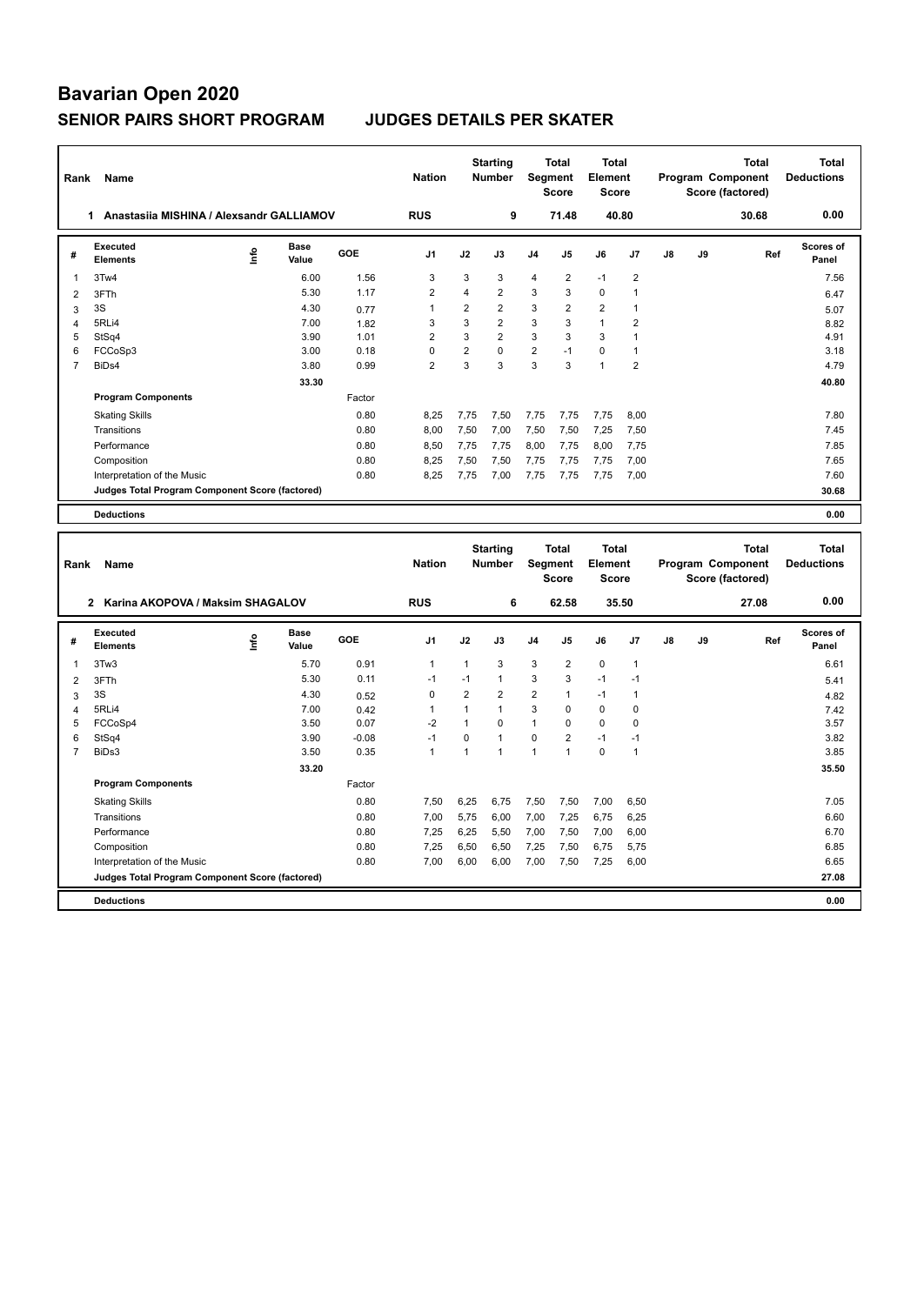**Program Components** 

| Rank           | Name                                            |    |                      |         | <b>Nation</b>  |                | <b>Starting</b><br><b>Number</b> |                | <b>Total</b><br>Segment<br><b>Score</b> | <b>Total</b><br>Element<br><b>Score</b> |                |               |    | <b>Total</b><br>Program Component<br>Score (factored) | <b>Total</b><br><b>Deductions</b> |
|----------------|-------------------------------------------------|----|----------------------|---------|----------------|----------------|----------------------------------|----------------|-----------------------------------------|-----------------------------------------|----------------|---------------|----|-------------------------------------------------------|-----------------------------------|
|                | 3 Annika HOCKE / Robert KUNKEL                  |    |                      |         | <b>GER</b>     |                | 10                               |                | 61.58                                   |                                         | 33.70          |               |    | 27.88                                                 | 0.00                              |
| #              | Executed<br><b>Elements</b>                     | ۴ů | <b>Base</b><br>Value | GOE     | J <sub>1</sub> | J2             | J3                               | J <sub>4</sub> | J5                                      | J6                                      | J7             | $\mathsf{J}8$ | J9 | Ref                                                   | Scores of<br>Panel                |
| $\mathbf{1}$   | 3Tw <sub>2</sub>                                |    | 5.40                 | 0.32    | $\mathbf{1}$   | $\overline{2}$ | $\mathbf{1}$                     | $\mathbf 0$    | $\mathbf{1}$                            | $-2$                                    | $\pmb{0}$      |               |    |                                                       | 5.72                              |
| 2              | 3FTh                                            |    | 5.30                 | $-0.74$ | $-1$           | $-2$           | $-1$                             | $-2$           | $-1$                                    | $-2$                                    | $-1$           |               |    |                                                       | 4.56                              |
| 3              | 2A                                              |    | 3.30                 | 0.33    | $\mathbf{1}$   | $\mathbf{1}$   | 1                                | 2              | 1                                       | $\mathbf 0$                             | $\mathbf{1}$   |               |    |                                                       | 3.63                              |
| 4              | 5ALi4                                           |    | 7.00                 | 1.26    | $\overline{2}$ | 3              | $\mathbf{1}$                     | 3              | $\mathbf{1}$                            | $\overline{2}$                          | $\overline{1}$ |               |    |                                                       | 8.26                              |
| 5              | CCoSp4                                          |    | 3.50                 | 0.49    | $\mathbf 0$    | $\overline{2}$ | $\mathbf{1}$                     | $\mathbf{1}$   | $\overline{2}$                          | $\overline{2}$                          | $\overline{1}$ |               |    |                                                       | 3.99                              |
| 6              | StSq3                                           |    | 3.30                 | 0.53    | $\overline{1}$ | $\overline{2}$ | $\overline{2}$                   | $\overline{2}$ | $\mathbf{1}$                            | $\overline{2}$                          | $\overline{1}$ |               |    |                                                       | 3.83                              |
| $\overline{7}$ | BiDs2                                           |    | 3.20                 | 0.51    | $\mathbf{1}$   | 3              | $\overline{2}$                   | $\overline{2}$ | 1                                       | $\mathbf{1}$                            | $\overline{2}$ |               |    |                                                       | 3.71                              |
|                |                                                 |    | 31.00                |         |                |                |                                  |                |                                         |                                         |                |               |    |                                                       | 33.70                             |
|                | <b>Program Components</b>                       |    |                      | Factor  |                |                |                                  |                |                                         |                                         |                |               |    |                                                       |                                   |
|                | <b>Skating Skills</b>                           |    |                      | 0.80    | 7,00           | 7,25           | 6,75                             | 6,50           | 7,00                                    | 7,25                                    | 7,00           |               |    |                                                       | 7.00                              |
|                | Transitions                                     |    |                      | 0.80    | 6,75           | 7,00           | 7,50                             | 6,25           | 6,75                                    | 6,75                                    | 7,00           |               |    |                                                       | 6.85                              |
|                | Performance                                     |    |                      | 0.80    | 7,25           | 7,50           | 6,25                             | 6,50           | 7,25                                    | 6,75                                    | 7,00           |               |    |                                                       | 6.95                              |
|                | Composition                                     |    |                      | 0.80    | 7.00           | 7,00           | 7,75                             | 6,75           | 7,00                                    | 6.75                                    | 7,25           |               |    |                                                       | 7.00                              |
|                | Interpretation of the Music                     |    |                      | 0.80    | 7,00           | 7,25           | 6,75                             | 6,50           | 7,25                                    | 7,00                                    | 7,25           |               |    |                                                       | 7.05                              |
|                | Judges Total Program Component Score (factored) |    |                      |         |                |                |                                  |                |                                         |                                         |                |               |    |                                                       | 27.88                             |
|                | <b>Deductions</b>                               |    |                      |         |                |                |                                  |                |                                         |                                         |                |               |    |                                                       | 0.00                              |
|                |                                                 |    |                      |         |                |                |                                  |                |                                         |                                         |                |               |    |                                                       |                                   |
| Rank           | Name                                            |    |                      |         | <b>Nation</b>  |                | <b>Starting</b><br><b>Number</b> |                | <b>Total</b><br>Segment<br><b>Score</b> | <b>Total</b><br>Element<br><b>Score</b> |                |               |    | <b>Total</b><br>Program Component<br>Score (factored) | <b>Total</b><br><b>Deductions</b> |
|                | 4 Zoe JONES / Christopher BOYADJI               |    |                      |         | <b>GBR</b>     |                | 5                                |                | 55.65                                   |                                         | 30.37          |               |    | 26.28                                                 | $-1.00$                           |
| #              | Executed<br><b>Elements</b>                     | ۴ů | Base<br>Value        | GOE     | J <sub>1</sub> | J2             | J3                               | J4             | J5                                      | J6                                      | J <sub>7</sub> | $\mathsf{J}8$ | J9 | Ref                                                   | <b>Scores of</b><br>Panel         |
| 1              | 3TwB                                            |    | 4.80                 | $-1.06$ | $-3$           | $-2$           | -3                               | $-1$           | $-2$                                    | $-2$                                    | $-2$           |               |    |                                                       | 3.74                              |
| $\overline{2}$ | 2A                                              |    | 3.30                 | $-1.45$ | $-3$           | $-4$           | $-5$                             | $-5$           | $-4$                                    | $-5$                                    | $-4$           |               |    |                                                       | 1.85                              |
| 3              | 5RLi4                                           |    | 7.00                 | 0.42    | $-1$           | $\mathbf 0$    | $\mathbf{1}$                     | 2              | $\Omega$                                | $\mathbf{1}$                            | $\mathbf{1}$   |               |    |                                                       | 7.42                              |
| $\overline{4}$ | BiDs3                                           |    | 3.50                 | 0.35    | $-2$           | $\mathbf{1}$   | $\overline{2}$                   | $\overline{2}$ | $\mathbf{1}$                            | $\mathbf 0$                             | $\overline{1}$ |               |    |                                                       | 3.85                              |
| 5              | CCoSp4                                          |    | 3.50                 | 0.56    | $\overline{1}$ | 2              | $\overline{2}$                   | 3              | $\overline{2}$                          | 1                                       | $\overline{1}$ |               |    |                                                       | 4.06                              |
| 6              | StSq4                                           |    | 3.90                 | 0.78    | $-1$           | $\overline{1}$ | 3                                | 3              | 3                                       | $\overline{2}$                          | $\overline{1}$ |               |    |                                                       | 4.68                              |

7 3LzTh 5.30 -0.53 -2 -2 0 2 -1 -1 -1 4.77

Factor

Skating Skills 6,00 6,25 6,25 6,75 7,25 7,50 6,50 0.80 6.60

Transitions 0.80 5,75 6,00 6,00 6,50 7,00 7,25 6,00 6.30 Performance 200 5,75 6,00 6,50 6,75 7,25 7,75 6,50 6.60 6.60 Composition 0.80 6,00 6,25 6,50 7,00 7,25 7,50 6,25<br>
19 0.80 6,00 5,75 6,75 7,00 7,25 7,50 6,50 7.50 6.50 6.70 6,70 6,70 6,76 6,76 6,76 6,70 6,50

**Deductions** Falls: -1.00 **-1.00 Judges Total Program Component Score (factored) 26.28**

**31.30 30.37 31.30** 

Interpretation of the Music 0.80 6,00 5,75 6,75 7,00 7,25 7,50 6,50 6.70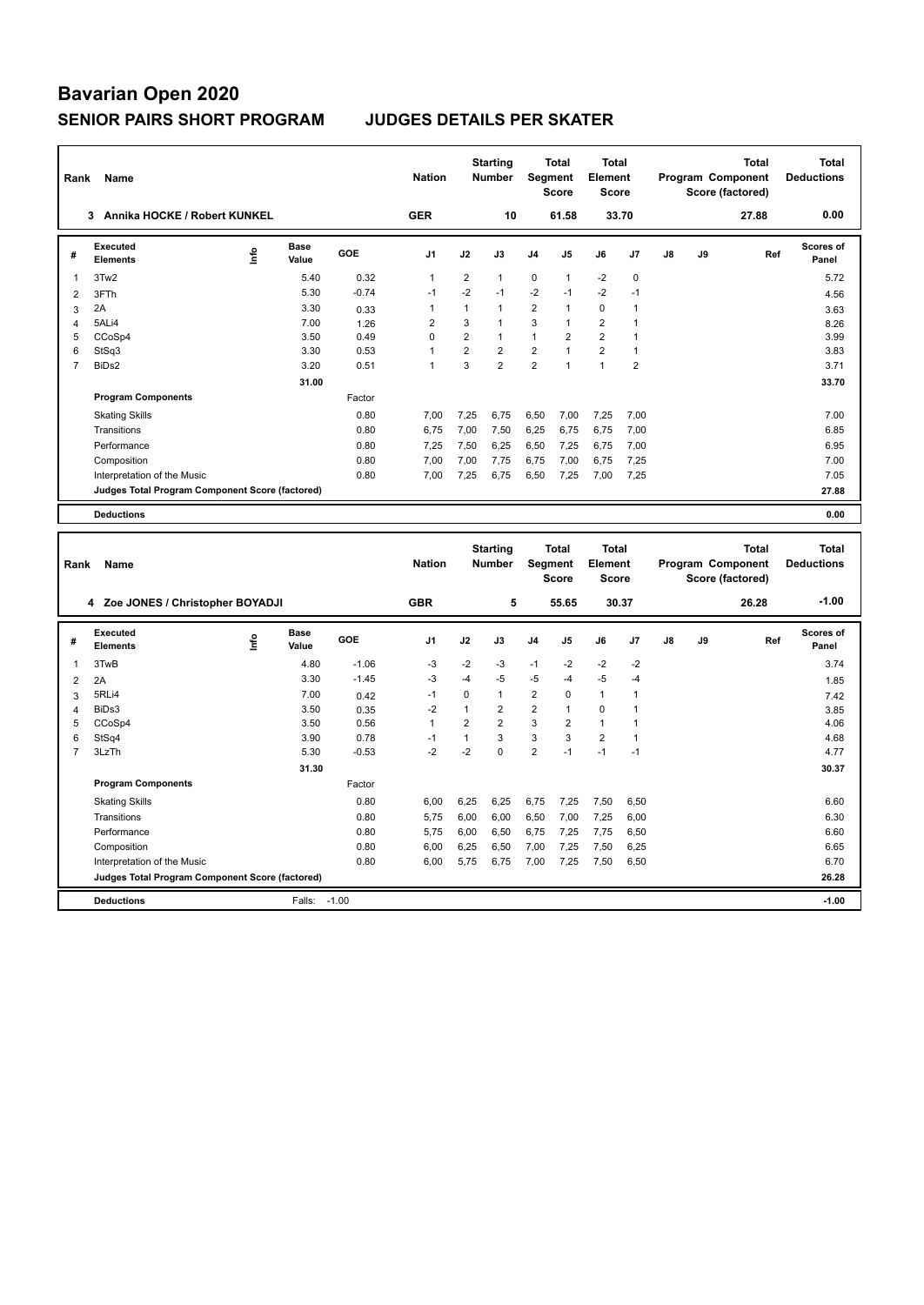| Rank                | Name                                            | <b>Nation</b> |                      | <b>Starting</b><br>Number | Segment                      | <b>Total</b><br><b>Score</b>   | <b>Total</b><br>Element<br><b>Score</b> |                      |                               |                                         | <b>Total</b><br>Program Component<br>Score (factored) | <b>Total</b><br><b>Deductions</b> |    |                                                       |                                   |
|---------------------|-------------------------------------------------|---------------|----------------------|---------------------------|------------------------------|--------------------------------|-----------------------------------------|----------------------|-------------------------------|-----------------------------------------|-------------------------------------------------------|-----------------------------------|----|-------------------------------------------------------|-----------------------------------|
|                     | 5 Vivienne CONTARINO / Marco PAULETTI           |               |                      |                           | <b>ITA</b>                   |                                | 7                                       |                      | 51.71                         |                                         | 26.75                                                 |                                   |    | 24.96                                                 | 0.00                              |
| #                   | <b>Executed</b><br><b>Elements</b>              | lnfo          | <b>Base</b><br>Value | GOE                       | J <sub>1</sub>               | J2                             | J3                                      | J4                   | J5                            | J6                                      | J7                                                    | J8                                | J9 | Ref                                                   | Scores of<br>Panel                |
| 1                   | 2Tw1                                            |               | 2.80                 | 0.06                      | $-1$                         | 0                              | $\mathbf{1}$                            | 0                    | $\mathbf{1}$                  | 0                                       | 0                                                     |                                   |    |                                                       | 2.86                              |
| $\overline{2}$      | 3STh                                            |               | 4.40                 | $-1.32$                   | $-2$                         | $-3$                           | $-3$                                    | $-4$                 | $-2$                          | $-3$                                    | $-4$                                                  |                                   |    |                                                       | 3.08                              |
| 3                   | 2A                                              |               | 3.30                 | $-0.20$                   | $-1$                         | $-1$                           | $\Omega$                                | 0                    | $-1$                          | $\mathbf 0$                             | $-1$                                                  |                                   |    |                                                       | 3.10                              |
| $\overline{4}$      | 5RLi2                                           |               | 6.20                 | 0.12                      | $\mathbf{1}$                 | $\Omega$                       | $\mathbf 0$                             | 1                    | $\Omega$                      | $\mathbf 0$                             | $\mathbf 0$                                           |                                   |    |                                                       | 6.32                              |
| 5                   | BiDs3                                           |               | 3.50                 | 0.35                      | $\mathbf{1}$                 | 1                              | $\mathbf{1}$                            | 1                    | 1                             | $\mathbf{1}$                            | $\mathbf{1}$                                          |                                   |    |                                                       | 3.85                              |
| 6                   | StSq3                                           |               | 3.30                 | 0.46                      | $\mathbf{1}$                 | $\mathbf{1}$                   | $\overline{2}$                          | $\overline{2}$       | $\overline{2}$                | $\mathbf{1}$                            | $\overline{1}$                                        |                                   |    |                                                       | 3.76                              |
| $\overline{7}$      | CCoSp4                                          |               | 3.50                 | 0.28                      | $\Omega$                     | $\overline{2}$                 | $\mathbf{1}$                            | $\mathbf{1}$         | $\Omega$                      | $\overline{2}$                          | $\mathbf 0$                                           |                                   |    |                                                       | 3.78                              |
|                     |                                                 |               | 27.00                |                           |                              |                                |                                         |                      |                               |                                         |                                                       |                                   |    |                                                       | 26.75                             |
|                     | <b>Program Components</b>                       |               |                      | Factor                    |                              |                                |                                         |                      |                               |                                         |                                                       |                                   |    |                                                       |                                   |
|                     | <b>Skating Skills</b>                           |               |                      | 0.80                      | 6,00                         | 6,50                           | 5,75                                    | 6,00                 | 7,00                          | 7,25                                    | 5,75                                                  |                                   |    |                                                       | 6.25                              |
|                     | Transitions                                     |               |                      | 0.80                      | 5,75                         | 6,00                           | 5,50                                    | 5,50                 | 7,00                          | 7,00                                    | 5,50                                                  |                                   |    |                                                       | 5.95                              |
|                     | Performance                                     |               |                      | 0.80                      | 6,00                         | 6,50                           | 5,75                                    | 6,00                 | 7,25                          | 7,25                                    | 6,00                                                  |                                   |    |                                                       | 6.35                              |
|                     | Composition                                     |               |                      | 0.80                      | 6,00                         | 6,25                           | 6,00                                    | 6,25                 | 7,00                          | 7,25                                    | 6,00                                                  |                                   |    |                                                       | 6.30                              |
|                     | Interpretation of the Music                     |               |                      | 0.80                      | 6,00                         | 6,25                           | 6,25                                    | 6,00                 | 7,25                          | 7,00                                    | 6,25                                                  |                                   |    |                                                       | 6.35                              |
|                     | Judges Total Program Component Score (factored) |               |                      |                           |                              |                                |                                         |                      |                               |                                         |                                                       |                                   |    |                                                       | 24.96                             |
|                     |                                                 |               |                      |                           |                              |                                |                                         |                      |                               |                                         |                                                       |                                   |    |                                                       |                                   |
|                     |                                                 |               |                      |                           |                              |                                |                                         |                      |                               |                                         |                                                       |                                   |    |                                                       |                                   |
|                     | <b>Deductions</b>                               |               |                      |                           |                              |                                |                                         |                      |                               |                                         |                                                       |                                   |    |                                                       | 0.00                              |
| Rank                | Name                                            |               |                      |                           | <b>Nation</b>                |                                | <b>Starting</b><br><b>Number</b>        | Segment              | <b>Total</b><br><b>Score</b>  | <b>Total</b><br>Element<br><b>Score</b> |                                                       |                                   |    | <b>Total</b><br>Program Component<br>Score (factored) | <b>Total</b><br><b>Deductions</b> |
|                     | 6 Alexandra HERBRIKOVA / Nicolas ROULET         |               |                      |                           | SUI                          |                                | $\mathbf 2$                             |                      | 51.50                         |                                         | 28.06                                                 |                                   |    | 23.44                                                 | 0.00                              |
| #                   | Executed<br><b>Elements</b>                     | Info          | <b>Base</b><br>Value | <b>GOE</b>                | J <sub>1</sub>               | J2                             | J3                                      | J <sub>4</sub>       | J5                            | J6                                      | J7                                                    | J8                                | J9 | Ref                                                   | <b>Scores of</b><br>Panel         |
| $\mathbf{1}$        |                                                 |               |                      |                           | $-1$                         |                                |                                         |                      | $\mathbf 0$                   |                                         |                                                       |                                   |    |                                                       |                                   |
|                     | 2Tw3                                            |               | 3.20                 | 0.13<br>$-0.53$           | $-2$                         | 0<br>$-1$                      | 1<br>$-2$                               | $\mathbf{1}$<br>$-2$ | $-1$                          | $\mathbf{1}$<br>$-1$                    | $\pmb{0}$<br>$-2$                                     |                                   |    |                                                       | 3.33                              |
| $\overline{2}$      | 2A                                              |               | 3.30                 |                           |                              |                                |                                         |                      |                               |                                         |                                                       |                                   |    |                                                       | 2.77                              |
| 3                   | 3STh                                            |               | 4.40                 | $-1.23$                   | $-3$<br>$-1$                 | $-3$<br>$\Omega$               | -3<br>$-1$                              | $-2$                 | $-3$                          | $-2$                                    | $-3$                                                  |                                   |    |                                                       | 3.17                              |
| 4                   | 5ALi4                                           |               | 7.00                 | $-0.14$                   |                              | $\mathbf{1}$                   | $\Omega$                                | 0                    | $\mathbf 0$                   | $\mathbf{1}$                            | $\mathbf 0$                                           |                                   |    |                                                       | 6.86                              |
| 5                   | StSq4                                           |               | 3.90                 | 0.47                      | $\mathbf{1}$<br>$\mathbf{1}$ |                                | $\mathbf{1}$                            | $\overline{2}$       | $\overline{2}$<br>$\mathbf 0$ | $\mathbf{1}$                            | $\mathbf{1}$<br>$\mathbf{1}$                          |                                   |    |                                                       | 4.37                              |
| 6<br>$\overline{7}$ | BiDs3                                           |               | 3.50<br>3.50         | 0.42<br>0.14              | $-2$                         | $\overline{2}$<br>$\mathbf{1}$ | $\Omega$                                | 2<br>$\Omega$        | $\mathbf{1}$                  | $\mathbf{1}$<br>$\mathbf{1}$            | $\mathbf 0$                                           |                                   |    |                                                       | 3.92<br>3.64                      |
|                     | CCoSp4                                          |               |                      |                           |                              |                                |                                         |                      |                               |                                         |                                                       |                                   |    |                                                       |                                   |
|                     |                                                 |               | 28.80                |                           |                              |                                |                                         |                      |                               |                                         |                                                       |                                   |    |                                                       | 28.06                             |
|                     | <b>Program Components</b>                       |               |                      | Factor                    |                              |                                |                                         |                      |                               |                                         |                                                       |                                   |    |                                                       |                                   |
|                     | <b>Skating Skills</b><br>Transitions            |               |                      | 0.80<br>0.80              | 5,50<br>5,50                 | 5,75<br>5,50                   | 5,25<br>5,00                            | 5,50<br>5,00         | 6,50<br>6,25                  | 7,00<br>7,25                            | 6,00<br>5,75                                          |                                   |    |                                                       | 5.85<br>5.60                      |

Performance 0.80 5,75 6,25 5,50 5,50 6,50 7,25 6,25 6.05 Composition 0.80 5,50 5,75 5,00 5,75 6,25 6,75 6,00<br>
19.80 5,50 6,00 5,25 5,50 6,50 6,50 6,50 6,50 6,525 5.55  $5,50$   $6,00$   $5,25$   $5,50$   $6,50$   $6,75$   $6,25$ **Judges Total Program Component Score (factored) 23.44**

**Deductions 0.00**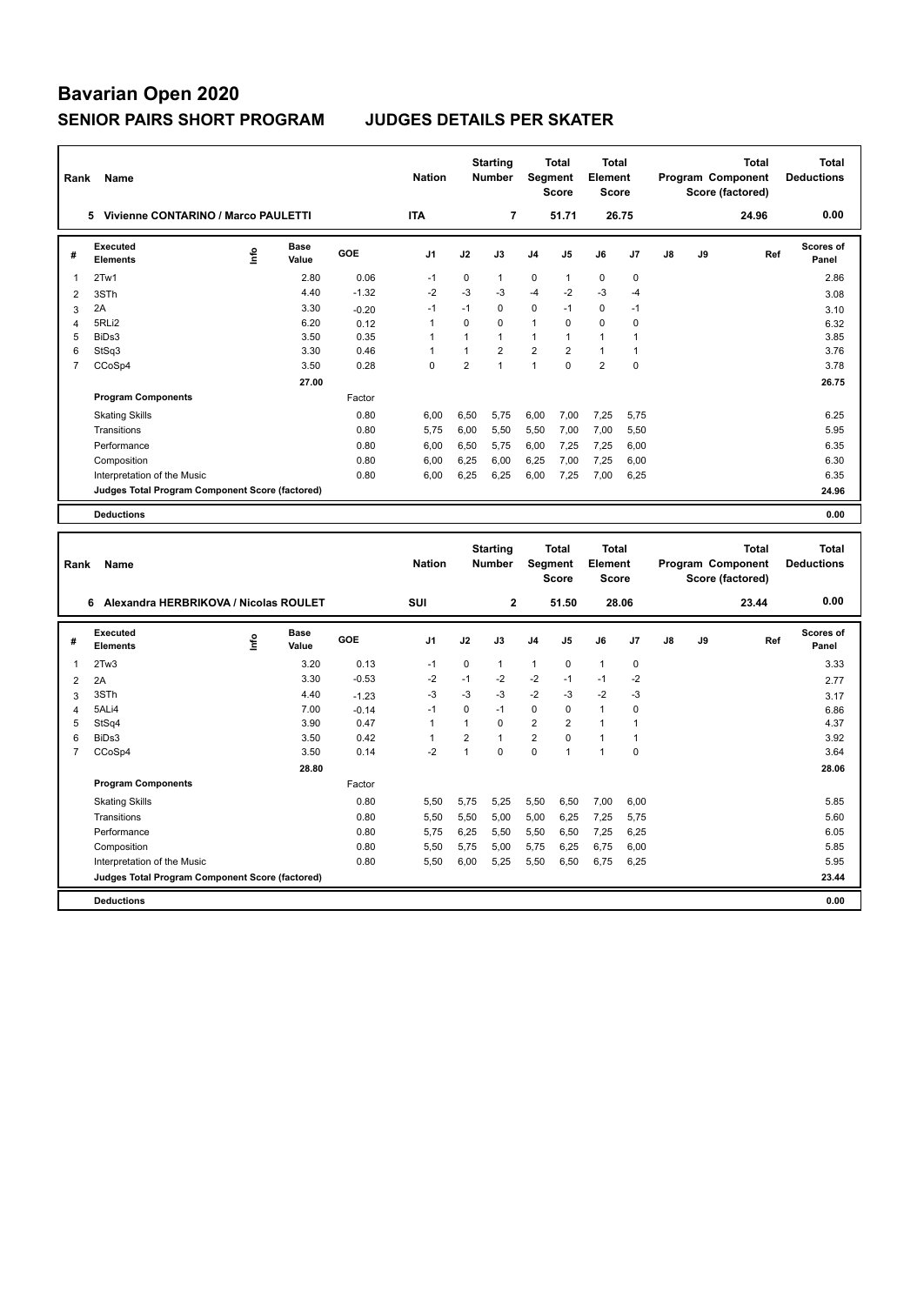| Rank           | Name                                            |      |                      |         | <b>Nation</b>  |              | <b>Starting</b><br><b>Number</b> | Segment        | <b>Total</b><br><b>Score</b>            | Total<br>Element<br><b>Score</b>        |                |                   |    | <b>Total</b><br>Program Component<br>Score (factored) | <b>Total</b><br><b>Deductions</b> |
|----------------|-------------------------------------------------|------|----------------------|---------|----------------|--------------|----------------------------------|----------------|-----------------------------------------|-----------------------------------------|----------------|-------------------|----|-------------------------------------------------------|-----------------------------------|
|                | 7 Sara CONTI / Niccolo MACII                    |      |                      |         | <b>ITA</b>     |              | 8                                |                | 49.62                                   |                                         | 25.74          |                   |    | 23.88                                                 | 0.00                              |
| #              | <b>Executed</b><br><b>Elements</b>              | e    | <b>Base</b><br>Value | GOE     | J <sub>1</sub> | J2           | J3                               | J4             | J5                                      | J6                                      | J7             | J8                | J9 | Ref                                                   | Scores of<br>Panel                |
| 1              | 2Tw1                                            |      | 2.80                 | $-0.06$ | $-1$           | $-1$         | $\mathbf{1}$                     | $\mathbf{1}$   | $\pmb{0}$                               | 0                                       | $-1$           |                   |    |                                                       | 2.74                              |
| $\overline{2}$ | 3T                                              |      | 4.20                 | 0.17    | $\mathbf 0$    | $\mathbf{1}$ | $\mathbf{1}$                     | $\overline{2}$ | $\mathbf 0$                             | $-1$                                    | $\mathbf 0$    |                   |    |                                                       | 4.37                              |
| 3              | 5TLi2                                           |      | 5.40                 | $-0.22$ | $-1$           | $\pmb{0}$    | 0                                | 0              | $\pmb{0}$                               | $-1$                                    | $-1$           |                   |    |                                                       | 5.18                              |
| $\overline{4}$ | 3STh                                            |      | 4.40                 | $-1.85$ | $-4$           | $-5$         | $-4$                             | $-4$           | $-3$                                    | $-5$                                    | $-4$           |                   |    |                                                       | 2.55                              |
| 5              | BiDs2                                           |      | 3.20                 | 0.00    | $-1$           | $\Omega$     | $\Omega$                         | $\Omega$       | $\Omega$                                | $\Omega$                                | $\mathbf 0$    |                   |    |                                                       | 3.20                              |
| 6              | CCoSp4                                          |      | 3.50                 | 0.14    | $\mathbf{1}$   | $-1$         | $\mathbf{1}$                     | 1              | $\overline{2}$                          | $-1$                                    | $\mathbf 0$    |                   |    |                                                       | 3.64                              |
| $\overline{7}$ | StSq4                                           |      | 3.90                 | 0.16    | $-1$           | $\mathbf{1}$ | $\Omega$                         | $\mathbf{1}$   | $\overline{1}$                          | $\mathbf 0$                             | $\mathbf 0$    |                   |    |                                                       | 4.06                              |
|                |                                                 |      | 27.40                |         |                |              |                                  |                |                                         |                                         |                |                   |    |                                                       | 25.74                             |
|                | <b>Program Components</b>                       |      |                      | Factor  |                |              |                                  |                |                                         |                                         |                |                   |    |                                                       |                                   |
|                | <b>Skating Skills</b>                           |      |                      | 0.80    | 5,75           | 6,00         | 5,25                             | 6,50           | 6,75                                    | 6,50                                    | 5,25           |                   |    |                                                       | 6.00                              |
|                | Transitions                                     |      |                      | 0.80    | 5,50           | 5,75         | 5,50                             | 6,00           | 6,50                                    | 6,25                                    | 5,00           |                   |    |                                                       | 5.80                              |
|                | Performance                                     |      |                      | 0.80    | 5.50           | 5,75         | 5.25                             | 6,50           | 7,00                                    | 6,50                                    | 5,50           |                   |    |                                                       | 5.95                              |
|                | Composition                                     |      |                      | 0.80    | 5,75           | 6,25         | 5,00                             | 6,75           | 7,00                                    | 6,25                                    | 5,75           |                   |    |                                                       | 6.15                              |
|                | Interpretation of the Music                     |      |                      | 0.80    | 5.75           | 6,00         | 5,25                             | 6,50           | 7,00                                    | 6,00                                    | 5,50           |                   |    |                                                       | 5.95                              |
|                | Judges Total Program Component Score (factored) |      |                      |         |                |              |                                  |                |                                         |                                         |                |                   |    |                                                       | 23.88                             |
|                | <b>Deductions</b>                               |      |                      |         |                |              |                                  |                |                                         |                                         |                |                   |    |                                                       | 0.00                              |
|                |                                                 |      |                      |         |                |              |                                  |                |                                         |                                         |                |                   |    |                                                       |                                   |
|                | Rank<br>Name                                    |      |                      |         |                |              | <b>Starting</b><br><b>Number</b> |                | <b>Total</b><br>Segment<br><b>Score</b> | <b>Total</b><br>Element<br><b>Score</b> |                | Program Component |    | <b>Total</b><br>Score (factored)                      | <b>Total</b><br><b>Deductions</b> |
|                | Daria DANILOVA / Michel TSIBA<br>8              |      |                      |         | <b>NED</b>     |              | 4                                |                | 46.92                                   |                                         | 24.36          |                   |    | 22.56                                                 | 0.00                              |
| #              | <b>Executed</b><br><b>Elements</b>              | ١nfo | <b>Base</b><br>Value | GOE     | J <sub>1</sub> | J2           | J3                               | J4             | J5                                      | J6                                      | J <sub>7</sub> | J8                | J9 | Ref                                                   | Scores of<br>Panel                |
| 1              | 3Tw3                                            |      | 5.70                 | $-1.94$ | $-1$           | $-4$         | $-2$                             | $-4$           | $-3$                                    | $-4$                                    | $-4$           |                   |    |                                                       | 3.76                              |
| $\overline{2}$ | 2A                                              |      | 3.30                 | $-0.53$ | $-1$           | $-2$         | $-1$                             | $-2$           | $-1$                                    | $-2$                                    | $-2$           |                   |    |                                                       | 2.77                              |
| 3              | 2LoTh                                           |      | 2.80                 | 0.17    | $\mathbf 0$    | $-1$         | $\overline{2}$                   | $\overline{2}$ | $\mathbf{1}$                            | $\mathbf 0$                             | 0              |                   |    |                                                       | 2.97                              |
| $\overline{4}$ | BiDs2                                           |      | 3.20                 | 0.32    | 1              | $\Omega$     | $\mathbf{1}$                     | $\mathbf{1}$   | 1                                       | $\mathbf{1}$                            | $\overline{1}$ |                   |    |                                                       | 3.52                              |
| 5              | 5RLi3                                           |      | 6.60                 | $-0.13$ | $-1$           | $\Omega$     | $\Omega$                         | 1              | $\mathbf{1}$                            | $-1$                                    | $-1$           |                   |    |                                                       | 6.47                              |

6 StSq3 3.30 0.33 -1 1 1 1 1 1 1 3.63 7 CCoSp2V 1.88 -0.64 -2 -3 -3 -4 -3 -5 -4 1.24

Factor

Skating Skills 0.80 5,75 5,50 5,25 5,50 6,75 6,75 5,50

Transitions 0.80 5,50 5,00 5,50 5,00 6,75 6,25 5,00 5.45 Performance 0.80 5,50 5,25 5,75 5,25 7,00 6,50 5,25 5.65 Composition 0.80 5,50 5,50 5,25 5,75 6,75 6,25 5,50 5.70

**Judges Total Program Component Score (factored) 22.56**

 **26.78 24.36**

5,50 5,25 5,50 5,50 7,00 6,25 5,00

**Deductions 0.00**

**Program Components**